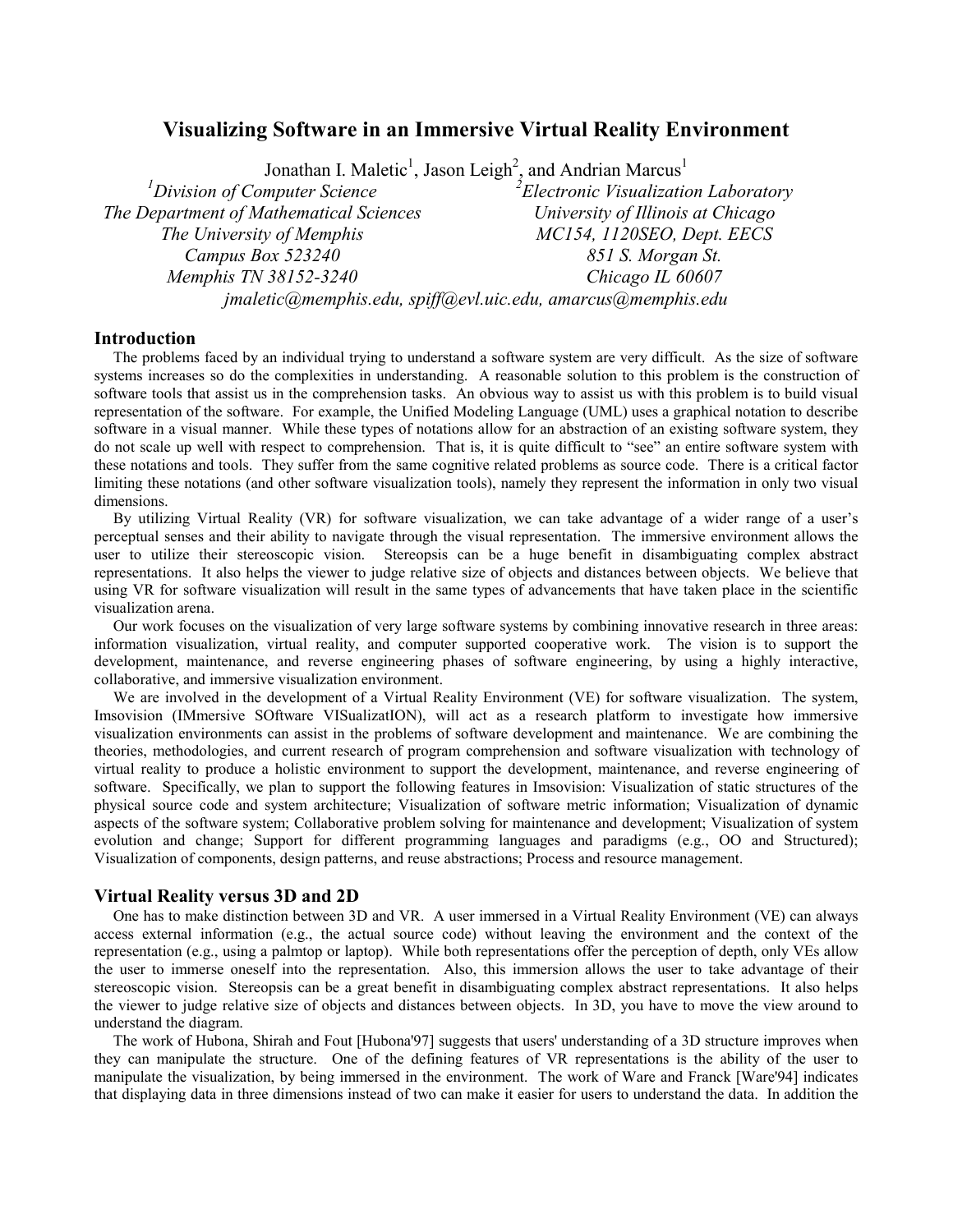error rate in identifying routes in 3D graphs is much smaller than 2D [Ware'93, Ware'94]. They also show that motion cues combined with stereo viewing can substantially increase the size of the graph that can be perceived [Ware'96]. VR combines stereopsis and motion. The CyberNet system [Dos Santos'00] shows that mapping large amount of (dynamic) information to 3D representation is beneficial, regardless of the type of metaphors (real or virtual) used. CyberNet is used to map network services and workstation information to a city landscape metaphor or to a solar system metaphor, and geographical data to a building metaphor. Real-life based metaphors have advantages (using preexisting knowledge) but also disadvantages (information overload and natural limitations).

While VR is being successfully applied to scientific visualization (i.e., medicine, chemistry, etc.), little research has been done on using VR for information and software visualization. VR is typically used to visualize something physical, in a virtual way. Here we propose to visualize the very abstract concept of software in VR. This gives rise to a number of research issues: What are the most efficient methods to visually represent software systems? What are the perceptual limits of these visualizations with respect to large software systems? How do we represent static and dynamic information about the software? What are the user's most important information needs with respect to particular software engineering tasks? What features are most suited to supporting collaborative problem solving in this domain? What software engineering tasks benefit most from this collaborative environment?

## **Imsovision**

In Imsovision, the visualizations are marked up in VRML, and therefore take advantage of the navigation functionality that is incorporated into the particular VE that renders the VRML source. Imsovision is designed to use the CAVE (originally in [Crus-Neira'93] and more recently described in [Leigh'99]) as the primary representation medium. The CAVE is a virtual reality system where the display is a 10 foot-cubed room that is rear-projected with stereoscopic images, creating the illusion that 3D objects appear to co-exist with the user in the room. A user dons a pair of lightweight liquid crystal shutter glasses to resolve the stereoscopic imagery, and holds a three-button 'wand' for threedimensional interaction with the virtual environment. An electromagnetic tracking system attached to the shutter glasses and the wand allows the CAVE to determine the location and orientation of the user's head and hand at any given moment in time. This information is used to instruct the graphic drivers of the CAVE to render the imagery from the point of view of the viewer. This way, the user can physically walk around an object that appears to exist in 3D in the middle of the CAVE. If the viewer wants to look behind a virtual object, he walks around to the back. If the viewer wants to look under an object in the CAVE, they crouch down and physically look under the virtual object. The wand contains three buttons and a joystick that can be programmed for different features depending on the application. Typically, the joystick is used to navigate through environments that are larger than the CAVE itself, such as in architectural walk-throughs. The buttons can be used to change modes, or bring up menus in the CAVE, or to 'grab' a virtual object.

Figure 1 gives the UML class diagram for a simple mail system. It represents an implementation for a voice mail system to an internal phone system. There are twelve classes that make up the system. The basic types of relationships between classes are represented in this system. The MailSystem has a number of Mailboxes and also has an AdminMailbox. Mailsystem uses an InputReader. Also, AdminMailbox is a specialization of Mailbox. Figures 2 and 3 are a visualization of this same software system in Imsovision using a VRML browser. The first thing one sees in this view is the large class at the bottom. Its size tells us that it is larger, in terms of methods and attributes, than any of the other classes. This happens to be the String class. One may think this unusual, but the class is very well developed and overloads all the relational operators that are shown as a clustering of green columns – (accessor functions). Notice also that the String class mainly consists of accessor functions rather than modifier functions (purple columns on the outside edges). Another thing that is seen in these view are the relative sizes of the member functions and that large member functions are easily discerned. As seen in the example, even in its current version, Imsovision offers more information (e.g., size metrics, methods and attribute types) to the user than the UML diagram; it is more than just placing an UML diagram into a 3D space. In addition, the VE allows for representation of much more complex systems. A software system with around 50 classes with similar complexity level as the Mailbox system presented here, is impossible to represent in a one-page UML diagram.

The remaining sections are devoted to the underlying concepts we are using in the construction of our system. They describe the issues of mapping the raw data to a visualization, the user tasks that we intend to support, and the concepts behind supporting collaborative tasks.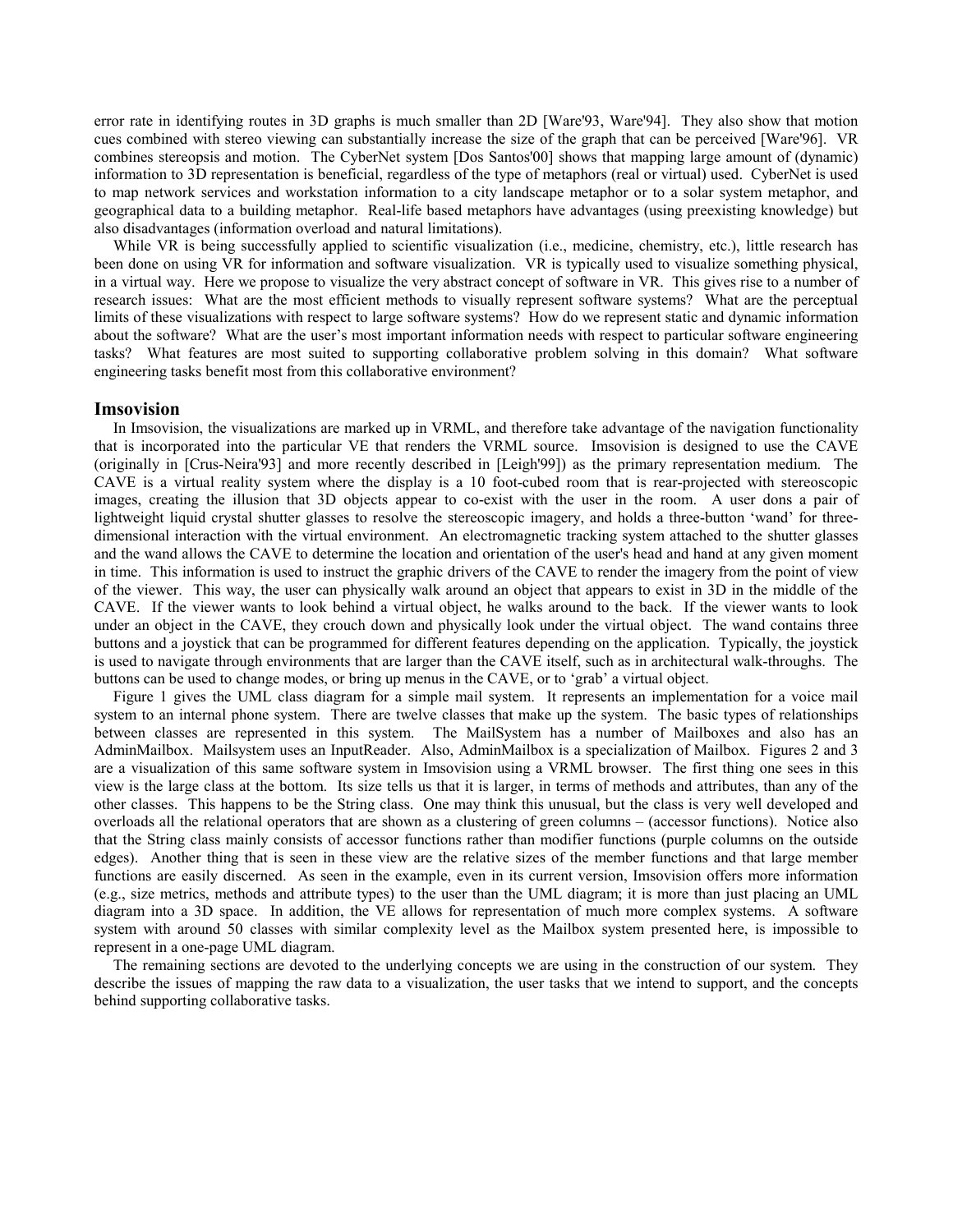

#### **Mapping raw data to visualization**

Mackinlay [Mackinlay'86] defined two criteria to evaluate the mapping of data to a visual metaphor: expressiveness and effectiveness. These criteria were used in 2D mappings, but can also be applied for 3D mappings. Expressiveness refers to the capability of the metaphor of visually representing all the information we desire to visualize. For instance, if the number of visual parameters available in the metaphor for displaying information is fewer than the number of data values we wish to visualize, the metaphor will not be able to meet the expressiveness criterion.

The relationship between data values and visual parameters has to be a univocal relationship; otherwise, if more than one data value is mapped onto the same visual parameter, and then it will be impossible to distinguish one value's influence from the other. On the other hand, there can always be visual parameters that are not used to map information, as long as there is no need for them to be utilized.

The second criterion, effectiveness, relates to the efficacy of the metaphor as a means of representing the information. Along the effectiveness dimension we can further distinguish several criteria: effectiveness regarding the information passing as visually perceived, regarding aesthetic concerns, regarding optimization (e.g., number of polygons needed to render the world). In the case of quantitative data (such as the metrics in our case), not only the number of visual parameters has to be sufficient to map all the data, but also, they must be able to map the right data. There are visual parameters that are not able to map a specific category of data; for instance, shape is not useful for mapping quantitative data, while the size of a metaphor is.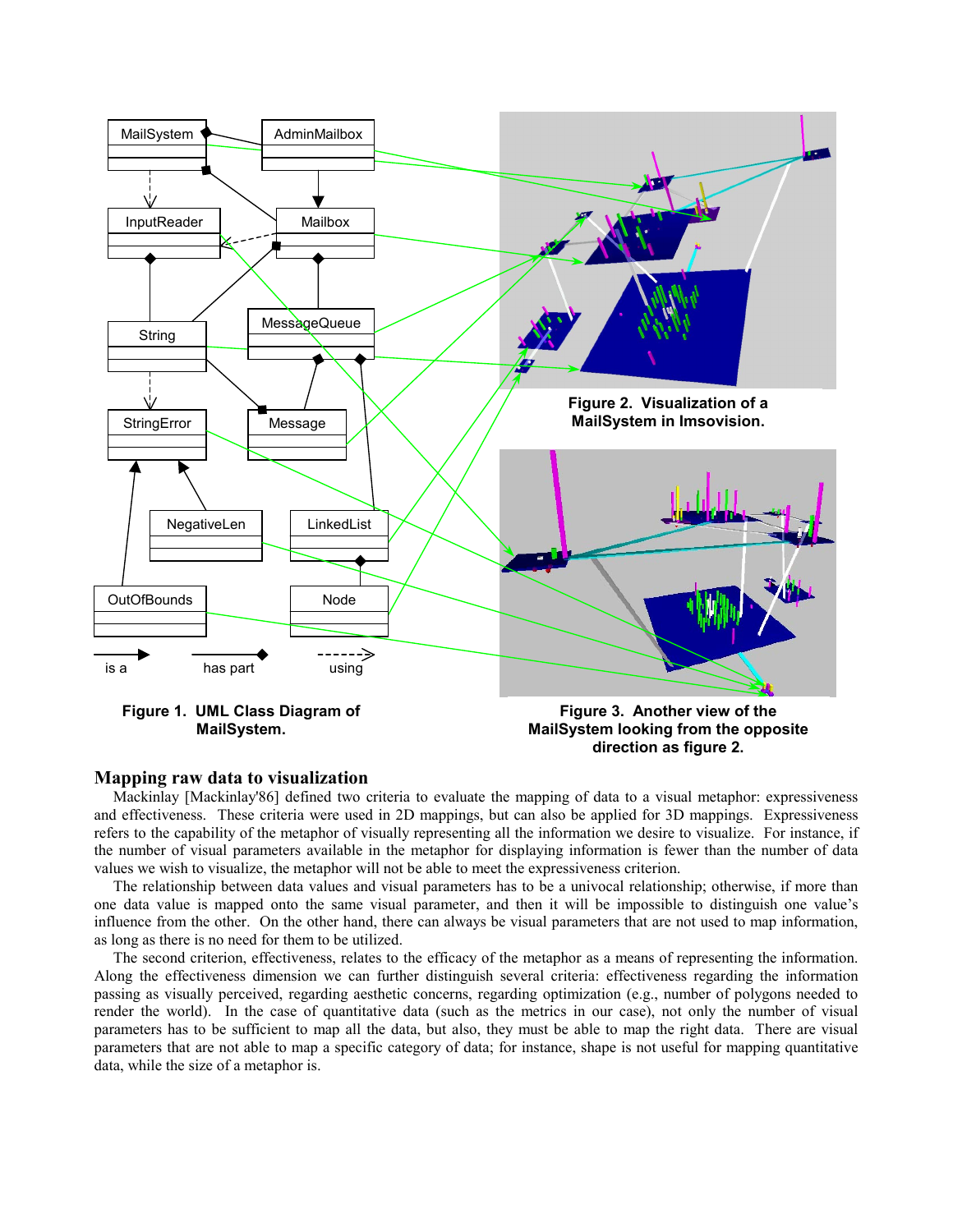The second criterion is, as in the case above, the one of effectiveness. This criterion implies the categorization of the visual parameters according to its capabilities of encoding the different types of information. Moreover, this also implies categorizing the information according to its importance so that information that is more important can be encoded more efficiently when options must be taken. This categorization of the importance of the information has two expressions: one is an assigned importance of the information in the context of a software system; the other is a preference of the user. Nonetheless, the user may choose to override this and define his own importance of the data, according to his priorities when visualizing a software system. For example, one could give preference in the visualization to the public members of an object-oriented class, versus the private ones.

In order to satisfy these criteria for the mapping, one must have a solid data characterization. Data characterization is usually the first step to understand a phenomenon or system. Developing a taxonomy helps to make sense of large amounts of information. Although these characteristics of data apply mostly to data visualization, they must be taken into consideration in software visualization as well. The metaphors should be designed such that they maximize the amount of data that can be represented with an accent on the user's information seeking goals.

An important aspect to be considered in defining a visual language is the nature of its users. Our language is designed for use by software developers with solid knowledge of programming, program designs, and system architecture; also, they must possess a reasonable ability to abstract. Therefore, the metaphors in the language should be simple, having a familiar form and straightforward mapping to the source code. The media type for the visual representation is also an important factor to consider. In the case of VEs, there is often a trade-off between levels of detail (i.e., resolution, accuracy) and speed of navigation and/or the ability to support collaborative work (i.e., network of two or more VEs). We consider of primary importance the easy and fast navigation ability, and the support for collaborative work. If the metaphors are carefully chosen, the lack of detail and accuracy of representation causes aesthetic discomfort rather than loss of information and meaning. Existing visualizations often lack in one or more of these areas. They are either too complex to navigate, learn, or they lose essential information by abstracting too much.

When creating an information visualization application, it is important to identify primary tasks before choosing an information visualization language. Our task analysis is based on Shneiderman [Shneiderman'96], who presents seven high level tasks that an information visualization application should support. For evaluation purposes, we must refine these into lower-level tasks as done by Wiss, Carr, and Jonsson [Wiss'98]. These primary tasks include: **Overview**- Gain an overview of the entire collection of data that is represented; **Zoom**- Zoom in on items of interest; **Filter**- Filter out uninteresting items; **Details-on-demand**- Select an item or group and get details when needed; **Relate**- View relationships among items; **History**- Keep a history of actions to support undo, replay, and progressive refinement; **Extract**- Allow extraction of sub-collections and of query parameters.

#### **Support for Collaboration Tasks**

In order to support collaboration effectively one must consider how adding collaboration can improve the overall efficiency of the software visualization process. Hence, the goal is not to re-invent past visualization techniques and tools, but to re-examine them in the new context of collaboration. Our approach therefore is to extend Schneiderman's seven information tasks (described above,) to allow them to be performed collaboratively. This deeply affects both the underlying architecture of Imsovision and its overall interaction paradigm. An over-arching principle that we will adopt to define Imsovision's collaborative interaction paradigm, is a concept we developed for collaborative scientific visualization called Multiple Collaborative Representations (MCR) [Park'00]. MCR is motivated as follows: in the real world, individuals who are trying to solve a common problem gather (in workshops, for example) in the hopes that their combined experiences and expertise will contribute new perspectives and solutions to the problem. In many existing collaborative VR applications, participants typically all view and modify the same representation of the data they are viewing. It is our belief that a greater benefit will be derived if the participants are given the power to create and modify their own representations, based on their particular areas of interest and expertise [Leigh'96]. Recent work in providing multiple representations to enhance learning has implied that this is a non-trivial problem [Ainsworth'97, Larkin'87, Salzman'98].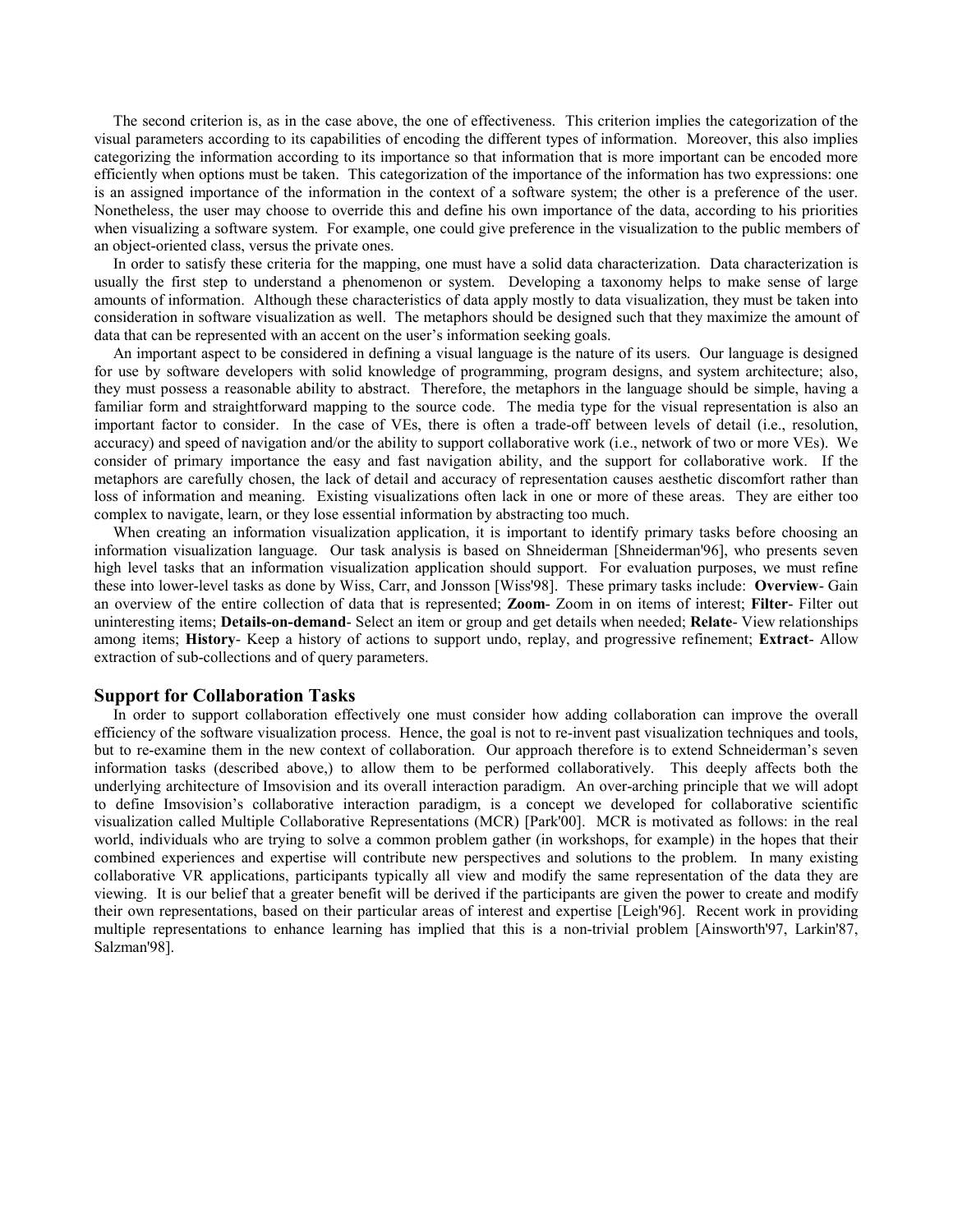We envision a powerful application of MCRs in the visualization of software. Here the large number of dimensions of a software system may be partitioned across multiple users to assist in reducing the overall complexity of the content being visualized. The goal of research in MCR is to develop techniques to allow participants to coordinate their interpretations of each representation to enable a more efficient collective understanding of the data being explored. One example of a tool that has incorporated this technique is CAVE6D [Lascara'99] developed between EVL and the Center for Coastal and Physical Oceanography. CAVE6D is a tool for collaboratively viewing multi-dimensional numerical data from atmospheric, oceanographic, and other similar models, including isosurfaces, contour slices, volume visualization, wind/trajectory vectors, and various image projection formats. We have already conducted an exploratory design study

using CAVE6D in which we confirmed the usefulness of MCRs [Park'00]. We found that while multiple perspectives can enhance pattern discovery in complex multi-dimensional data, it can also lead to increased confusion. Furthermore, we found that the typical pattern of activity during a collaborative session was that of users initially agreeing on parameters to search for; then separating to perform explorations on their own; and then reconvening to compare results. This is a clear indication for the need to support multiple, tailorable representations in collaborative VR. This finding closely reflects those of Gutwin [Gutwin'98] however, whereas Gutwin's work is centered on 2D desktop computer supported cooperative work, our work focuses on immersive VR. In Van Dam's recent paper on the state of immersive visualization [van Dam'00], he cites that our work in MCR is an important beginning towards understanding how to facilitate collaboration in immersive environments. We believe that combining the principals derived from MCR with Schneiderman's seven tasks is a logical next step that will determine the way collaborative visualization software will be defined in the future.



**Figure 4. A remote user immersed in the VE investigating a visualization of a software system.** 

#### **Related work**

Much of the work on software visualization is referred to in a recent collection of papers put together by Stasko [Stasko'98]. This collection reflects the different categories of software visualization including visual programming, algorithm animation, program visualization, and information visualization. Our work concentrates on visualizing an entire software system for the purposes of comprehending the systems design and architecture.

Closely related research to what is presented here is by Knight [Knight'99, '00] and Young [Young'98]. This work involves using virtual reality and 3D graphics to visualize software systems. Knight's work, Software City, uses a city metaphor for visualization. The world is the entire software system, a country is the directory structure, cities are files, and so on. The Software World is a semantically rich environment designed to be familiar to humans. However, this feature comes at the expense of underutilizing the 3D navigation features (e.g., it does not consider navigation "under ground" or "in the sky") and at the expense of complexity (e.g., a building has too many elements that represent detailed information, which in fact decreases the level of abstraction and increases the complexity of the visualization). In general, the resemblance between a VE and a real world environment makes the user feel more "at home", but the complexity increases too much and, if the VE represents some abstract elements (e.g., source code), the mapping is usually unnatural.

Other work that addresses the problems of visualizing entire software systems to support program comprehension and maintenance include SeeSoft [Ball'94, '96, Eick'94], VOGUE [Koike'93], Rigi [Storey'97, Storey'97]] and InfoBUG [Chuah'97]. The SoftArch environment [Grundy'00] has the power to represent static and dynamic aspects of the software system at various degrees of abstraction. It is one of the few systems that allows for visualization at system architecture level. As many other software visualization systems suffers from the limitation of 2D media. The GraphVisualizer3D [Ware'93] uses Graph Definition Language to represent object-oriented software in 3D, using the same underlying methods: modules of source code are shown as atomic units, and relationships between modules are depicted by connecting lines [Ware'94]. These approaches do not make use of virtual reality environments and their representations are in 2D and 3D forms.

# **References**

[Ainsworth'97] Ainsworth, S. E., Wood, D. J., and Bibby, P. A., (1997), "Evaluating principles for multi-representational learning environments", in Proceedings of 7th EARLI conference, Athens.